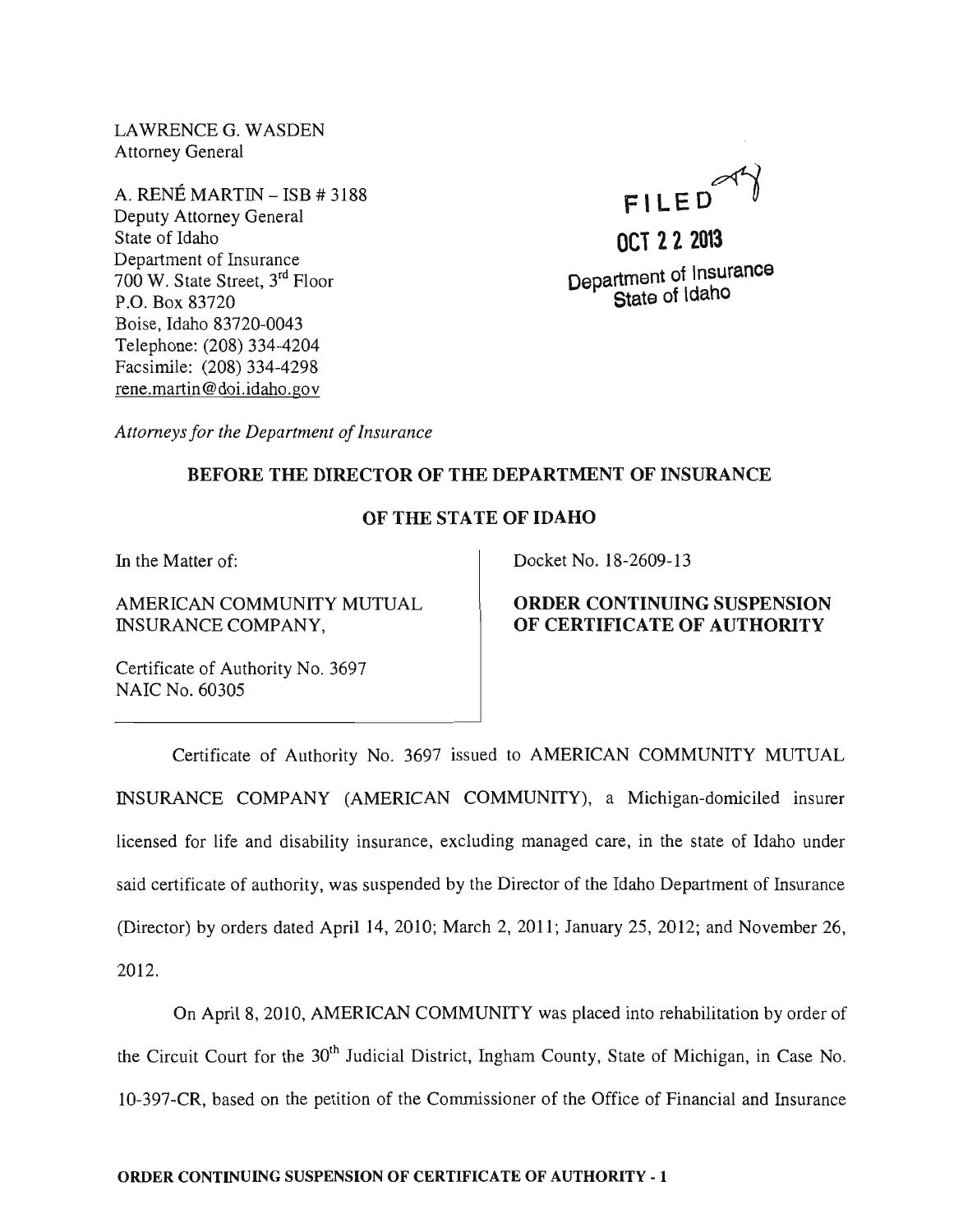Regulation of the State of Michigan and the consent of the Board of Directors of AMERICAN COMMUNITY.

The Director, having reviewed the foregoing and the requirements of Idaho Code § 41- 327, and good cause appearing therefor,

NOW, THEREFORE, IT IS HEREBY ORDERED, pursuant to Idaho Code § 41-327(3), that Certificate of Authority No. 3697 issued to AMERICAN COMMUNITY be CONTINUED IN SUSPENSION, effective immediately, for a period of one (1) year from the date of this order. The Director may terminate the suspension sooner if the cause for said suspension is corrected and AMERICAN COMMUNITY is otherwise in compliance with title 41, Idaho Code.

IT IS HEREBY FURTHER ORDERED that AMERICAN COMMUNITY comply with the requirements of Idaho Code § 41-329, including § 41-329(2), which provides: "During the suspension period the insurer shall not solicit or write any new business in this state, but shall file its annual statement, pay fees, licenses, and taxes as required under this code, and may service its business already in force in this state, as if the certificate of authority had continued in full force."

IT IS HEREBY FURTHER ORDERED, pursuant to Idaho Code § 41-330(1), that, within four (4) days after notice of this suspension is provided, AMERICAN COMMUNITY shall notify, by any available means, every person authorized to write business in the state of Idaho by said insurance company, to immediately cease to write any further insurance business for AMERICAN COMMUNITY in Idaho, unless AMERICAN COMMUNITY has already taken such action pursuant to prior order of suspension by the Director.

IT IS HEREBY FURTHER ORDERED that, within sixty (60) days of the date of this order, AMERICAN COMMUNITY file with the Director a complete listing of its policies owned by or issued to residents of the state of Idaho, current as of the date of this order,

#### ORDER CONTINUING SUSPENSION OF CERTIFICATE OF AUTHORITY - 2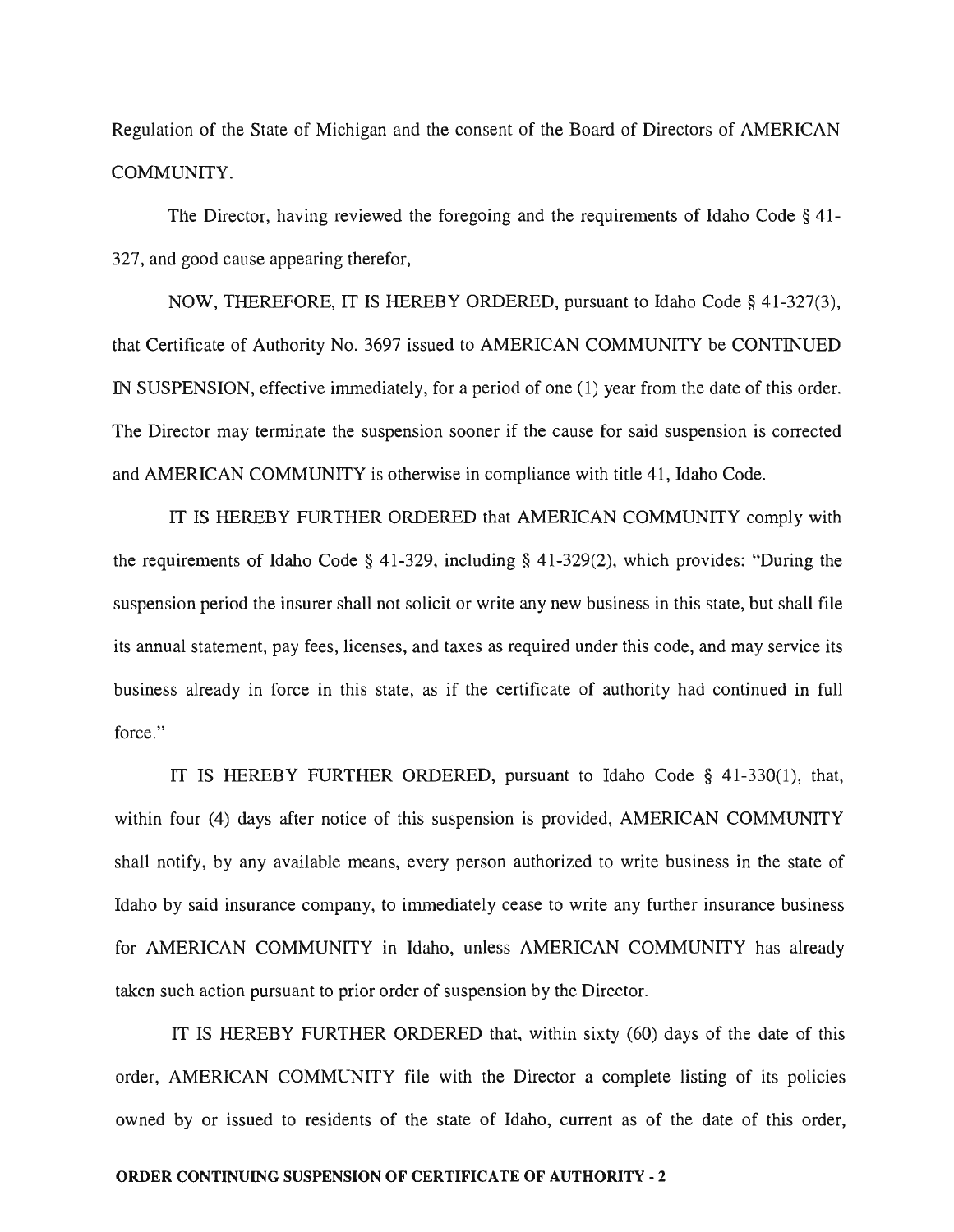notwithstanding any such listings previously submitted. Such list shall include the name and address of each policyholder and insured, policy type, face amount, and cash surrender value of the policy, as applicable.

DATED this  $22\frac{M}{a}$  ay of October, 2013.

STATE OF IDAHO DEPARTMENT OF INSURANCE

William /eal

Director

## NOTIFICATION OF RIGHTS

This is a final order of the Director. Any party may file a motion for reconsideration of this final order within fourteen (14) days of the service date of this order. The agency will dispose of the petition for reconsideration within twenty-one (21) days of its receipt, or the petition will be considered denied by operation of law. *See* Idaho Code § 67-5246(4).

Pursuant to Idaho Code §§ 67-5270 and 67-5272, any party aggrieved by this final order or orders previously issued in this case may appeal this final order and all previously issued orders in this case by filing a petition in the district court of the county in which:

- i. A hearing was held,
- ii. The final agency action was taken,
- iii. The party seeking review of the order resides, or operates its principal place of business in Idaho, or
- iv. The real property or personal property that was the subject of the agency action is located.

An appeal must be filed within twenty-eight (28) days of (a) the service date of this final order, (b) an order denying petition for reconsideration, or (c) the failure within twenty-one (21)

## ORDER CONTINUING SUSPENSION OF CERTIFICATE OF AUTHORITY - 3